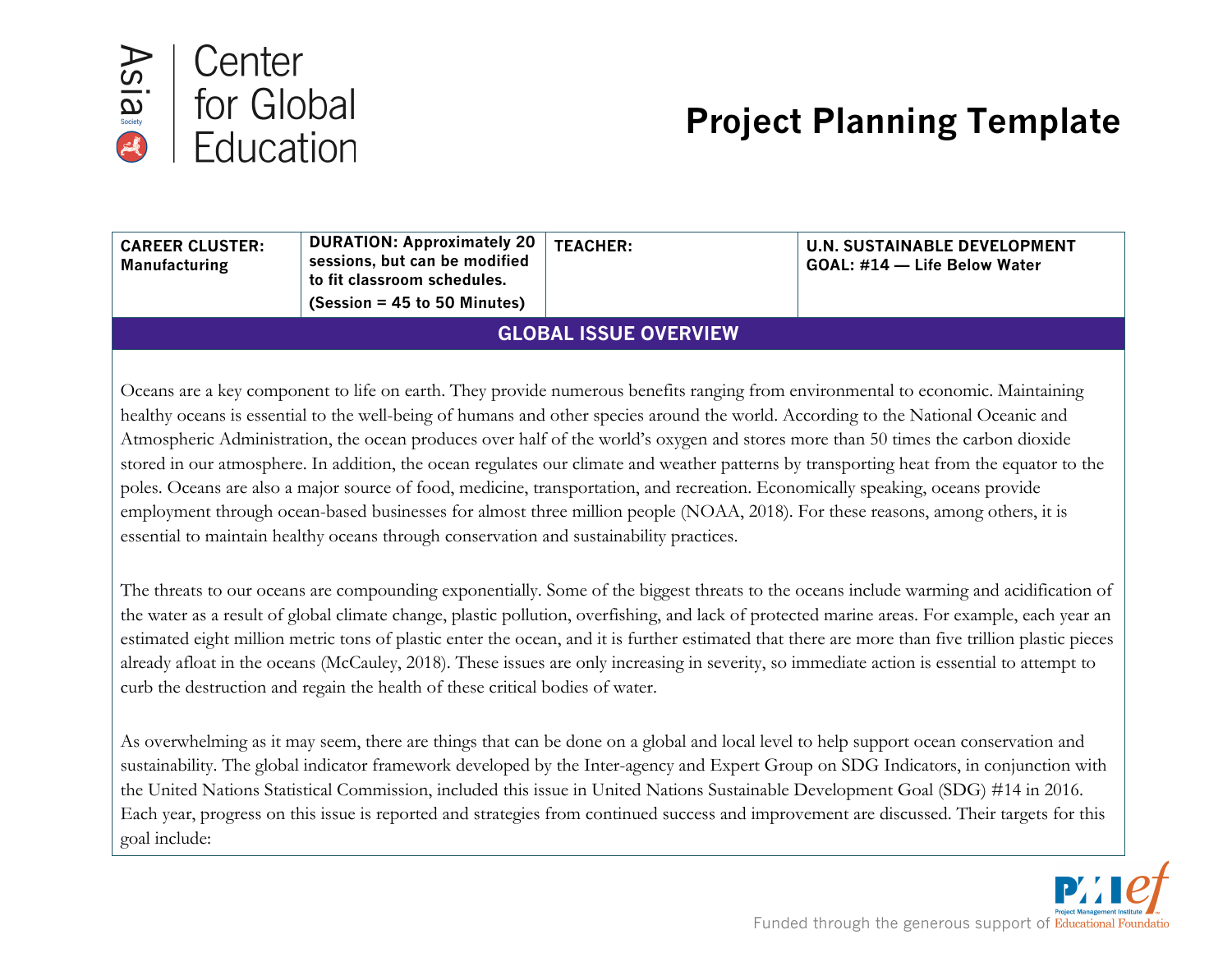- Preventing and significantly reducing marine pollution.
- Sustainably managing and protecting marine and coastal ecosystems.
- Minimizing and addressing the impacts of ocean acidification.
- Effectively regulating harvesting and ending overfishing, illegal, unreported, and unregulated fishing and destructive fishing practices and implementing science-based fishing management plans.
- Conserving at least 10 % of coastal and marine areas.
- Prohibiting certain forms of subsidies for fisheries which contribute to overcapacity, overfishing, illegal, unreported, and unregulated fishing.
- Increasing the economic benefits for the sustainable use of marine resources, including through sustainable management of fisheries, aquaculture and tourism, for small islands, and underdeveloped countries.
- Increasing scientific knowledge and developing research capacity regarding oceanic studies.
- Providing access to marine markets and resources for small-scale artisanal fishers.
- Enhancing the conservation and sustainable use of oceans and their resources by implementing international law.

On an individual basis, there is much that can be done as a society to help curb, and even reverse, the damage being done to the marine environment. For example, individuals can practice basic environmentally-friendly actions that will have a positive effect. Eliminating single-use plastics, only eating fish caught via responsible fisheries, and even driving an electric or hybrid car is helping to conserve the oceans. If we act both locally and globally to help protect our marine environments, we can work our way back to healthy oceans which, in turn, will contribute to healthy lives for all who inhabit our planet.

# **Global Competencies Addressed:**

- *Investigate the World*: Initiate investigations of the world by framing questions, analyzing and synthesizing relevant evidence, and drawing reasonable conclusions about global issues.
- *Recognize Perspectives*: Recognize, articulate, and apply an understanding of different perspectives.
- *Communicate Ideas*: Select and apply appropriate tools and strategies to communicate and collaborate effectively meeting the needs and expectations of diverse individuals and groups.
- *Take Action*: Translate ideas, concerns, and findings into appropriate and responsible individual or collaborative actions to improve conditions.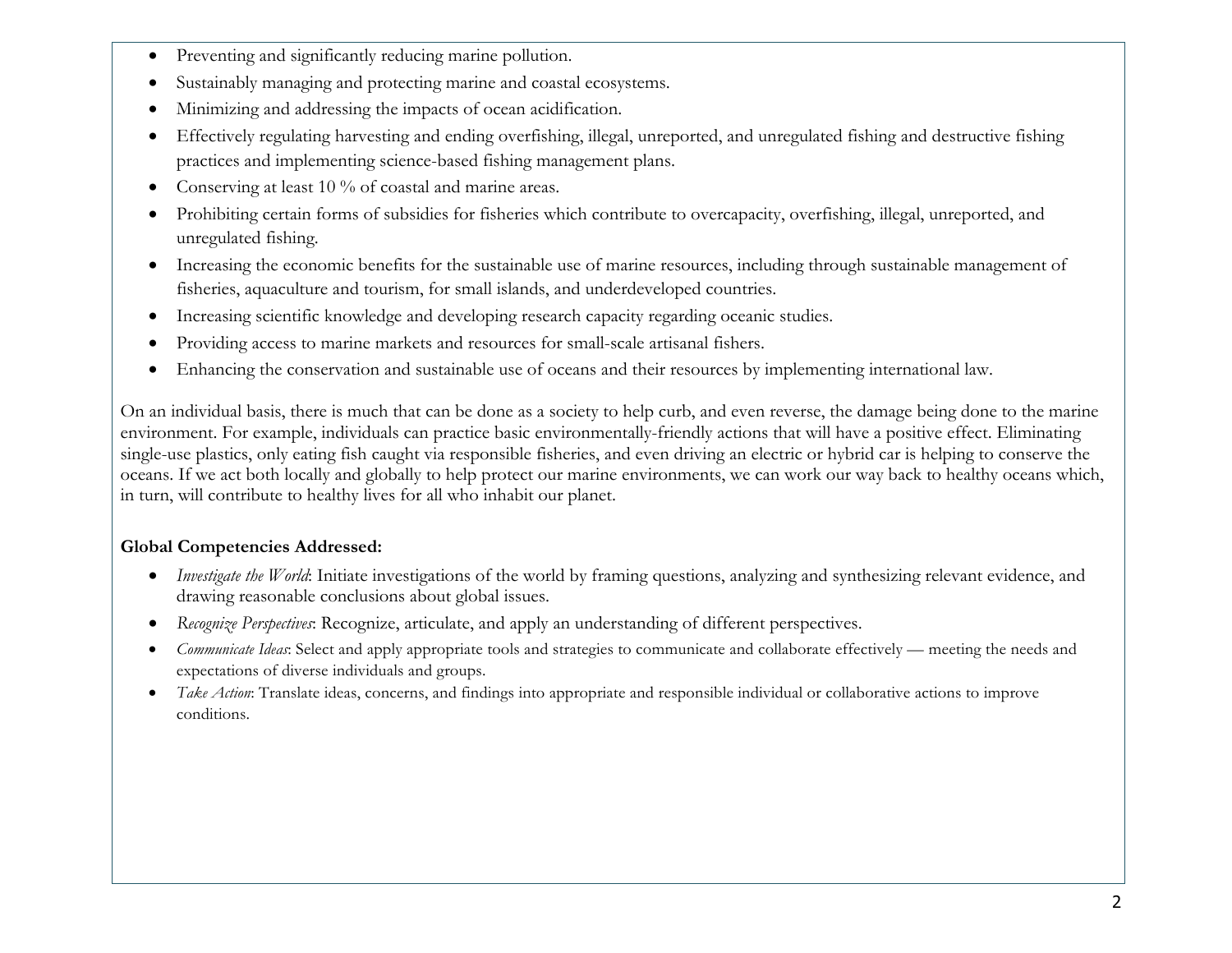| <b>STANDARDS ADDRESSED</b>                                                                                                                                                                                                                                                                                                                                                                                                                                                                                                                                                                                                                                                                                                                                                                                                                                             |                                                                                                                                                                                                                                                                                                                                                                                                                                                                                                                                                                                                                                                                                                                                                                             |                                                                                                                                          |  |  |
|------------------------------------------------------------------------------------------------------------------------------------------------------------------------------------------------------------------------------------------------------------------------------------------------------------------------------------------------------------------------------------------------------------------------------------------------------------------------------------------------------------------------------------------------------------------------------------------------------------------------------------------------------------------------------------------------------------------------------------------------------------------------------------------------------------------------------------------------------------------------|-----------------------------------------------------------------------------------------------------------------------------------------------------------------------------------------------------------------------------------------------------------------------------------------------------------------------------------------------------------------------------------------------------------------------------------------------------------------------------------------------------------------------------------------------------------------------------------------------------------------------------------------------------------------------------------------------------------------------------------------------------------------------------|------------------------------------------------------------------------------------------------------------------------------------------|--|--|
| <b>Career/Technical Knowledge and Skills</b>                                                                                                                                                                                                                                                                                                                                                                                                                                                                                                                                                                                                                                                                                                                                                                                                                           | <b>Academic Knowledge and Skills</b>                                                                                                                                                                                                                                                                                                                                                                                                                                                                                                                                                                                                                                                                                                                                        | 21st Century Skills                                                                                                                      |  |  |
| <b>Common Career Technical Core</b><br><b>Career Ready Practices</b><br>4. Communicate clearly and effectively and<br>with reason.<br>5. Consider the environmental, social, and<br>economic impacts of decisions.<br>6. Demonstrate creativity and innovation.<br>7. Employ valid and reliable research<br>strategies.<br>8. Utilize critical thinking to make sense of<br>problems and persevere in solving them.<br>12. Work productively in teams while using<br>cultural global competence.<br><b>Manufacturing Career Cluster</b><br>MN 1.3 Describe how changes<br>$\bullet$<br>outside the manufacturing business<br>impact the manufacturing business.<br>MN 2.3 Explain how planning is<br>$\bullet$<br>used to improve all business<br>performance<br>MN-HSE 4.4 Benchmark health,<br>$\bullet$<br>safety, and environmental or<br>sustainability practices | <b>Next Generation Science Standards</b><br>Engineering Design.<br>HS-ETS1-1. A major global challenge is<br>analyzed to specify qualitative and<br>quantitative criteria and constraints for<br>solutions that account for societal needs<br>and wants.<br>HS-ETS1-2. A solution to a complex real-<br>$\bullet$<br>world problem is designed by breaking it<br>down into smaller, more manageable<br>problems that can be solved through<br>engineering.<br>HS-ETS1-3. A solution to a complex real-<br>$\bullet$<br>world problem is evaluated based on<br>prioritized criteria and trade-offs that<br>account for a range of constraints,<br>including cost, safety, reliability, and<br>aesthetics as well as possible social,<br>cultural, and environmental impacts. | Learning and Innovation Skills:<br>Creativity and Innovation<br>Critical Thinking & Problem<br>Solving<br>Communication<br>Collaboration |  |  |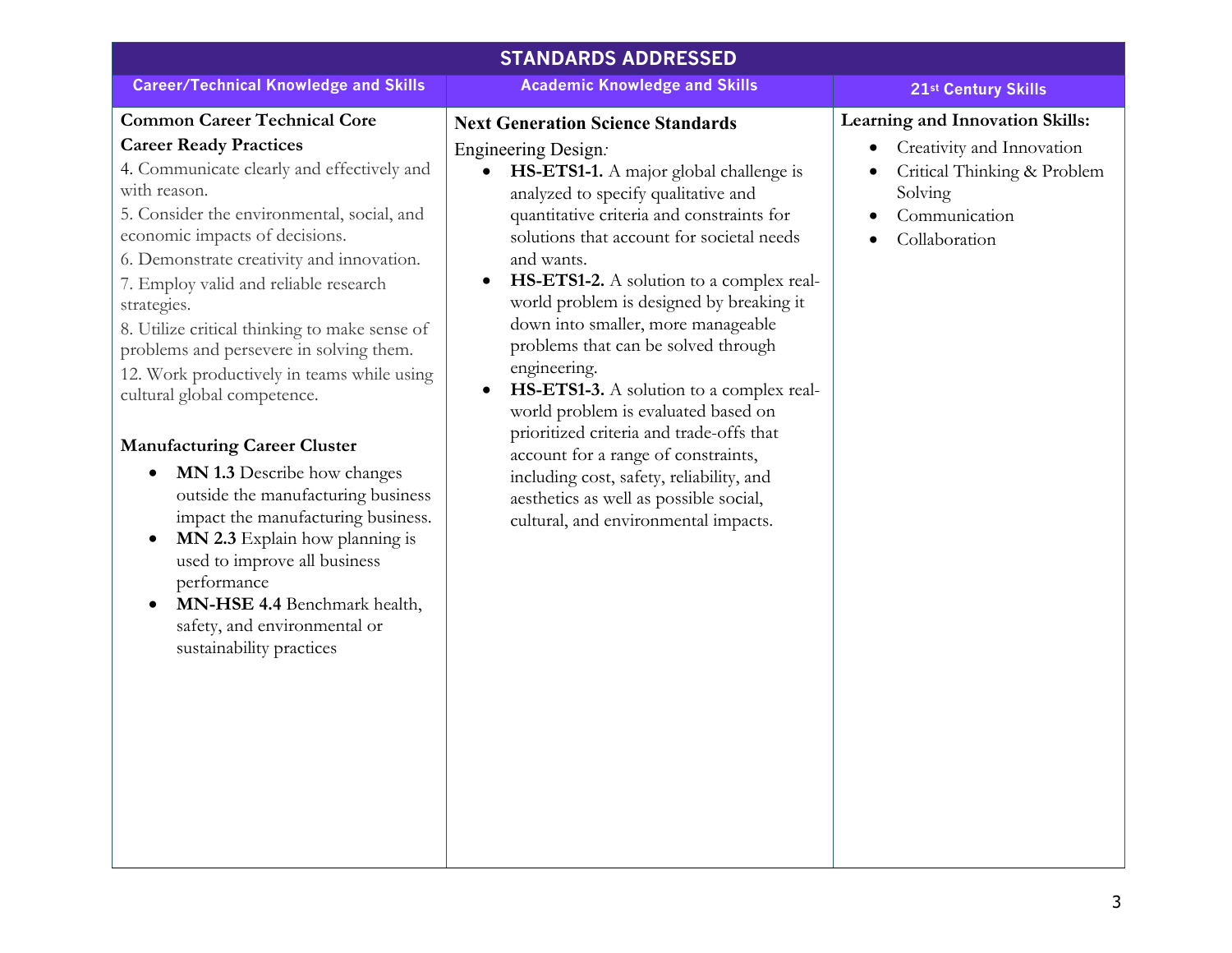# **PROJECT DEFINITION & GOALS/OBJECTIVES**

This project stems from the United Nations Sustainable Development Goals (SDGs) initiative. The SDGs are a set of 17 goals that aim to end poverty, fight inequality, and stop climate change. Specifically, this project focuses on Global Goal #14: Conserve and sustainably use the oceans, seas, and marine resources for sustainable development. Students will learn about the causes and effects of their actions, and those actions globally that affect our marine environments in a negative way. They will then design, manufacture, and market a board game where the game pieces are made from sustainable materials that could potentially reduce our reliance on plastic, or are made entirely from recycled plastic collected from a marine environment of their choice, or a combination of both. This process will also include a plan to obtain the sustainable materials and/or the plastics from their selected marine locale. Students finish the project by marketing their games and making sure to feature their sustainability efforts.

Goals:

- Students will gain understanding of the United Nations Sustainable Development Goals (SDG).
- Students will learn about the top issues negatively affecting marine environments, especially oceans.
- Students will evaluate the sustainability practices of manufacturing businesses.
- Students will learn how manufacturing businesses can respond to social, economic, and technological changes.
- Students will use critical thinking to create a product from sustainable materials and/or various plastic refuse found in the ocean.
- Students will use a design process to develop solutions to a complex real-world problem, specifically through the creation of a collection plan and then production of a prototype.
- Students will communicate their proposed solution to the general population.

Objectives:

- Investigate scientific evidence that reveals the greatest threats to oceans.
- Research targets selected from SDG #14, and review the progress over the past few years.
- Explain the impact of social changes on manufacturing.
- Brainstorm possible manufacturing solutions to halt and/or reverse the negative effects on marine environments.
- Describe how improvements to a product are identified.
- Using CAD/CAM software, design a product that positively impacts oceanic conservation and sustainability.
- Read prints and use the information to play, lay out, and produce parts or products using machining or forming equipment (e.g., CNC machine, plastic injection molding, 3D printing, etc.).
- Evaluate the potential impact of the proposed solution.
- Communicate the solution and persuade the audience to use/purchase the product.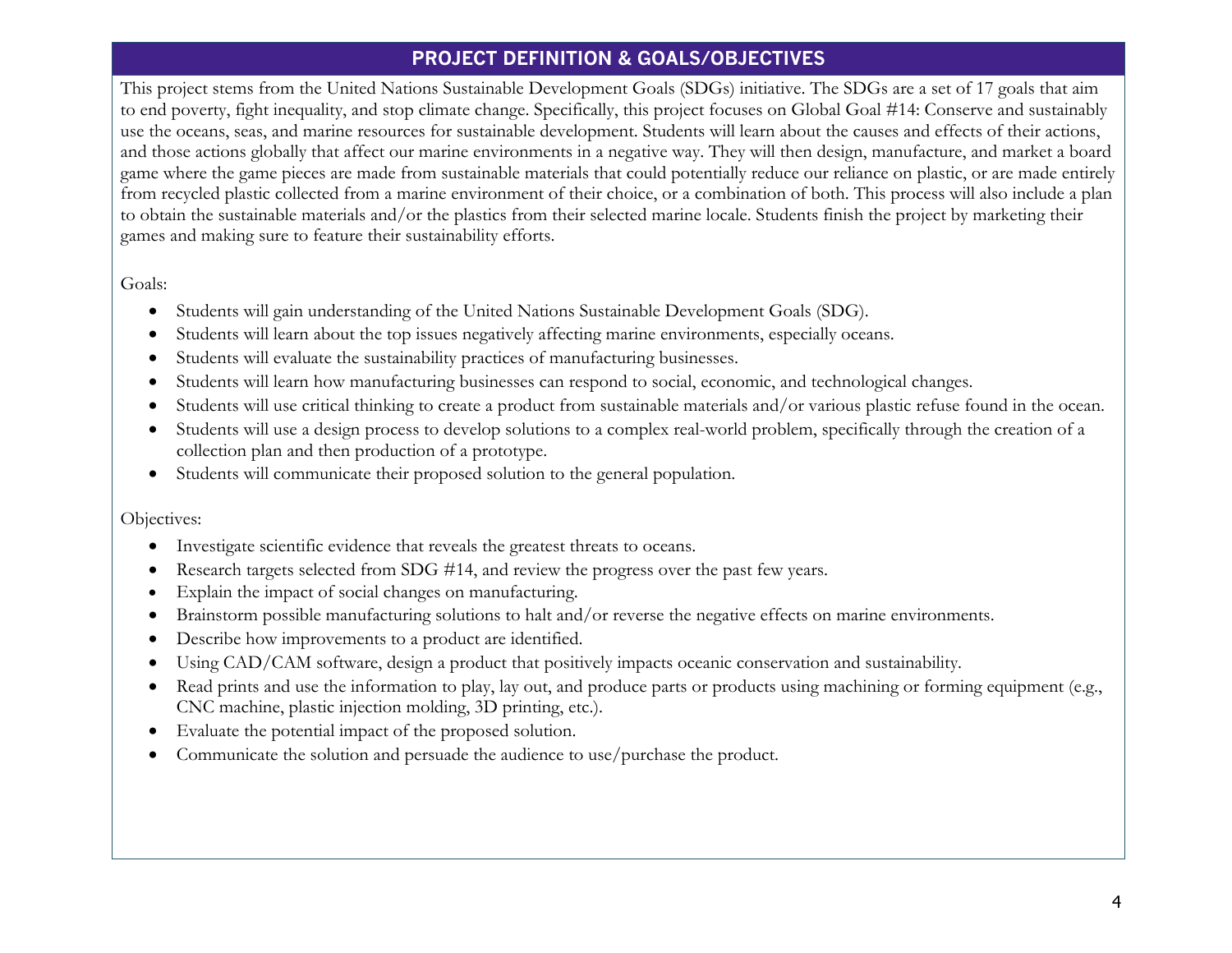# **SCENARIO OR PROBLEM: What scenario or problem will you use to engage students in this project?**

Adidas has made a commitment to selling shoes made of upcycled plastics — meaning plastic waste taken from the oceans is turned into yarn and used in shoes. More than 5 million pairs of shoes were produced with this recycled material in 2018, and clothes are also being produced. By 2024, the company plans to only use recycled plastics. You work for a company that manufactures board games — and many of the game pieces are plastic. You must design and manufacture a board game with pieces from a sustainable material (i.e., bamboo, metal, etc.) and/or from recycled plastic.

| <b>Essential Questions</b>                                                                                                                                                                                                                                                                                                                                                                                                                                                                                                                                                                                                                | <b>Grade Level Adaptations</b>                                                                                                                                                                                                                      |
|-------------------------------------------------------------------------------------------------------------------------------------------------------------------------------------------------------------------------------------------------------------------------------------------------------------------------------------------------------------------------------------------------------------------------------------------------------------------------------------------------------------------------------------------------------------------------------------------------------------------------------------------|-----------------------------------------------------------------------------------------------------------------------------------------------------------------------------------------------------------------------------------------------------|
| How do culture and economics affect pollution levels in the oceans?<br>$\bullet$<br>Are current manufacturing practices sustainable?<br>What is the value of changing the way goods are manufactured to<br>$\bullet$<br>support oceanic conservation and sustainment?<br>How can manufacturing support global efforts of oceanic<br>$\bullet$<br>conservation and sustainability?<br>Are the trade-offs of sustainable manufacturing practices worth the<br>$\bullet$<br>investment?<br>What are optimal manufacturing strategies to reverse the pollution<br>$\bullet$<br>that is currently in the marine environments around the world? | Younger students could engage in a STEM challenge to<br>build a prototype of a machine designed to collect plastic<br>from marine environments. They could construct their<br>prototypes from Legos, cardboard, modeling clay, paper<br>mâché, etc. |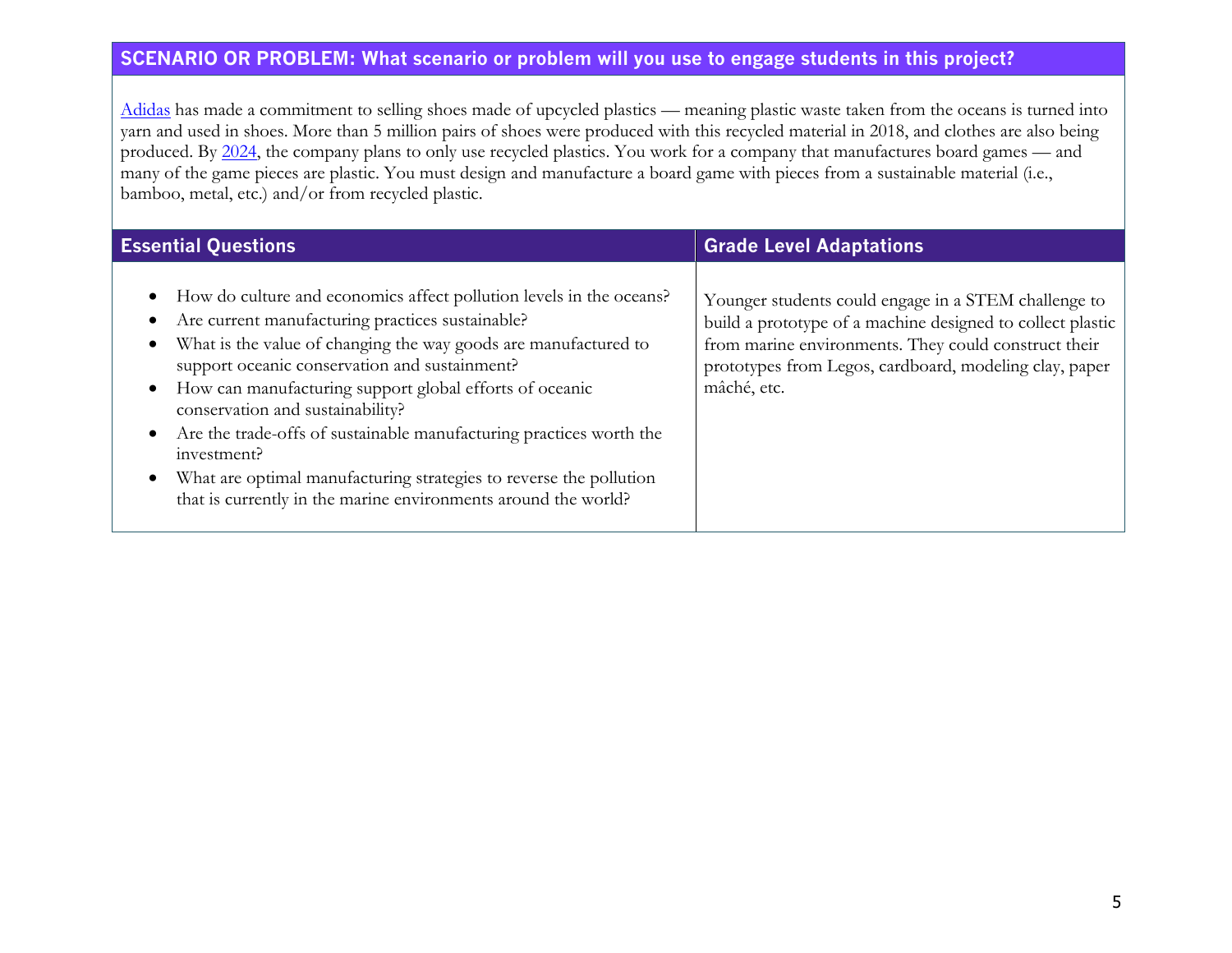| ASSESSMENT: How will you determine what students have learned? (Check all that apply.) |             |                                   |  |             |
|----------------------------------------------------------------------------------------|-------------|-----------------------------------|--|-------------|
| <b>FORMATIVE</b>                                                                       |             | <b>SUMMATIVE</b>                  |  |             |
| Quizzes/Tests                                                                          |             | Multiple Choice/Short Answer Test |  |             |
| Notes/Graphic Representations                                                          | $\mathbf X$ | <b>Essay Test</b>                 |  |             |
| Rough Draft                                                                            |             | Written Product with Rubric       |  |             |
| Practice Presentation                                                                  | X           | Oral Presentation with Rubric     |  | X           |
| Preliminary Plans/Goals/Checklists of Progress                                         | X           | Self-Evaluation or Reflection     |  |             |
| Journal/Learning Log                                                                   | X           | Evaluation by Authentic Audience  |  | $\mathbf X$ |
| Other:                                                                                 |             | 3D model                          |  | $\mathbf X$ |
|                                                                                        |             | Other:                            |  |             |

# **MATERIALS, RESOURCES, or CONSTRAINTS: What materials and resources will be needed? Are there any perceived challenges?**

#### **Materials:**

- Computers with internet access
- Presentation rubrics (team and individual)
- CAD/CAM software
- Fabrication equipment (e.g., CNC machine, plastic injection molding machine, 3D printer, etc.)
- Projectors/smart boards to deliver presentations

## **Internet Resources:**

- U.N. Sustainable Development Goals
	- o Goal #14: Life Below Water
- Blue the Film
- Plastic Not So Fantastic Experiment
- NOAA
- The Ocean Cleanup
- Mary Tomlinson and Kimberly Holland's article, "19 Cool Products Made of Recycled Ocean Plastic" (Coastal Living)
- Ellen Macarthur Foundation's article, "What is a circular economy?"
- Video resources:
	- o TED's video, "The surprising solution to ocean plastic" (11:46) David Katz discusses The Plastic Bank.
	- o TEDEd's video, "The seas of plastic" (7:24) Captain Charles Moore draws attention to the growing, choking problem of plastic debris in our seas.
	- o TEDEd's video, "The business logic of sustainability" (15:52) Ray Anderson shares a powerful vision for sustainable commerce.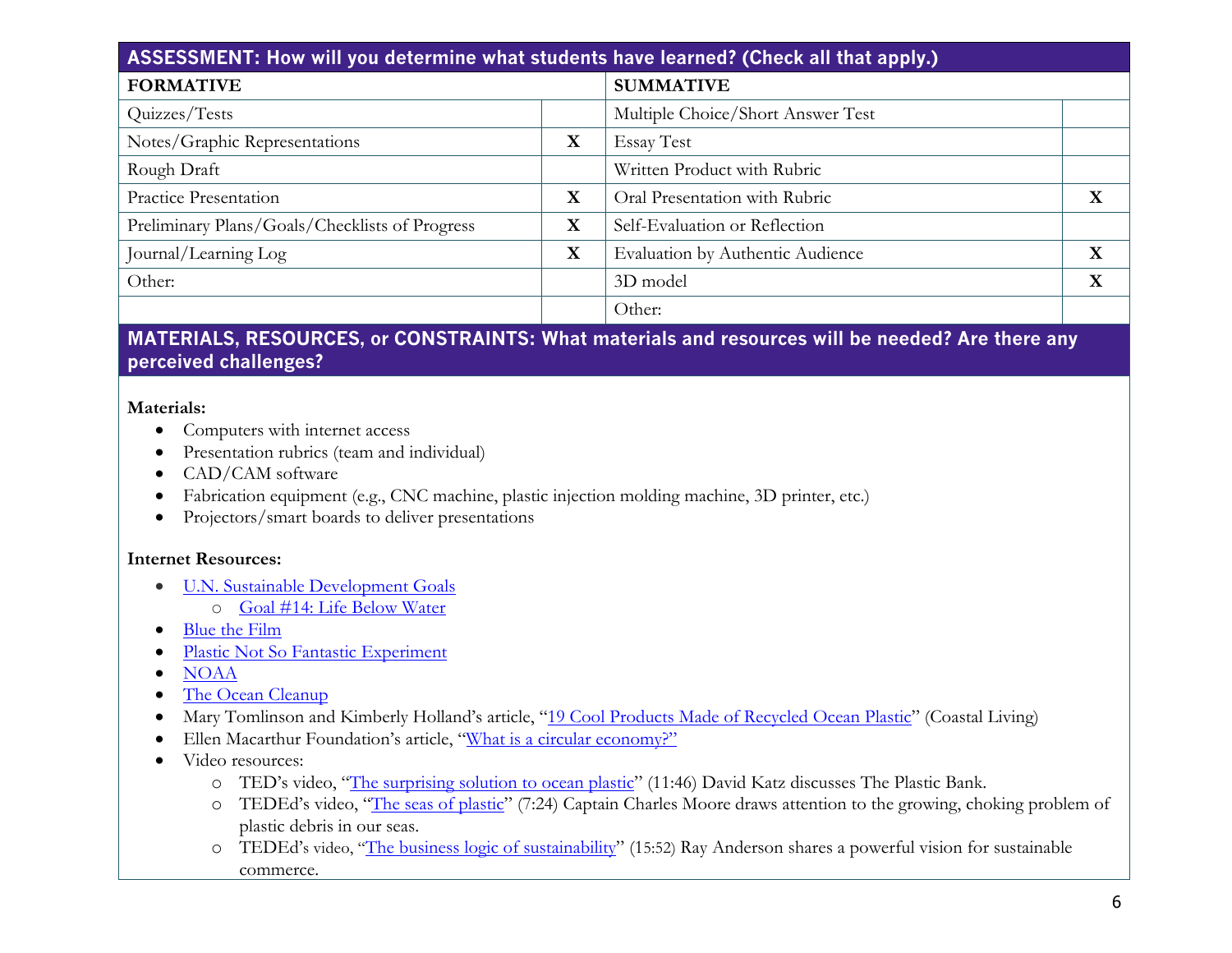o TEDEd's video, "What really happens to the plastic you throw away?" (4:07) Emma Bryce traces the life cycles of three different plastic bottles.

#### **Constraints:**

If using a 3D printer, make sure that the filament is an eco-friendly choice such as PLA or other plant-based filaments. Be sure all 3D printing waste is recycled.

**SUPPORT, MODIFICATIONS, AND EXTENSIONS: What is needed to provide support for students who have difficulty learning the content, modify for students with special learning needs, or to provide enrichment for advanced students?**

## **Support & Modifications:**

• For students that are just beginning to learn how to use CAD/CAM software and/or fabricating machinery, you may choose to have students recreate the game pieces from games that already exist rather than create their own new and unique game and game pieces.

#### **Extensions:**

- Contact companies that manufacture plastic products to see if there is any interest in producing their product.
- Tour facilities that produce goods using sustainably sourced or recycled materials.
- Visit a recycling center to discuss how the plastics are recycled.
- Create an educational campaign for the general public on the detrimental effects of single-use plastics.
- Explore the concept of social license and how it relates to the manufacturing industry.

### **CALENDAR OF MAJOR LEARNING ACTIVITIES: What are the learning activities or tasks for each day? Are there any project milestones? When will formal assessment activities occur?**

| Monday<br>Tuesday<br>Wednesday<br>Thursday                                                                                                                                                                                                                                                                                                                                                                                                                                                                                                                                                                                                                                                                                                                                                                                                                                              | Friday                                                                                                               |
|-----------------------------------------------------------------------------------------------------------------------------------------------------------------------------------------------------------------------------------------------------------------------------------------------------------------------------------------------------------------------------------------------------------------------------------------------------------------------------------------------------------------------------------------------------------------------------------------------------------------------------------------------------------------------------------------------------------------------------------------------------------------------------------------------------------------------------------------------------------------------------------------|----------------------------------------------------------------------------------------------------------------------|
| <b>Initiating:</b> Investigate<br><b>Initiating:</b> Continue<br><b>Initiating:</b> Introduce<br>Initiating: Launch the<br>research on plastic<br>current manufacturing<br>students to SDG #14.<br>scenario. Form project<br>pollution and issues facing<br>practices and discuss how<br>teams. Students create<br>Research the issue from<br>production can change to<br>our oceans.<br>both a local and global<br>scope statement,<br>be more sustainable.<br>lens. Discuss how<br>identify deliverables,<br>Explore businesses that<br>name stakeholders, and<br>manufacturing can<br>demonstrate sustainability.<br>assign project<br>support global efforts.<br>A few examples are listed<br>managers. (Use free<br>below:<br>resources from the<br>Patagonia<br>$\bullet$<br><b>PMIEF</b> Toolkit for<br><b>Green Toys</b><br>$\bullet$<br>Teachers)<br><b>Bureo</b><br>$\bullet$ | <b>Planning:</b> Students<br>brainstorm and analyze<br>solutions, and select the<br>best possible final<br>solution. |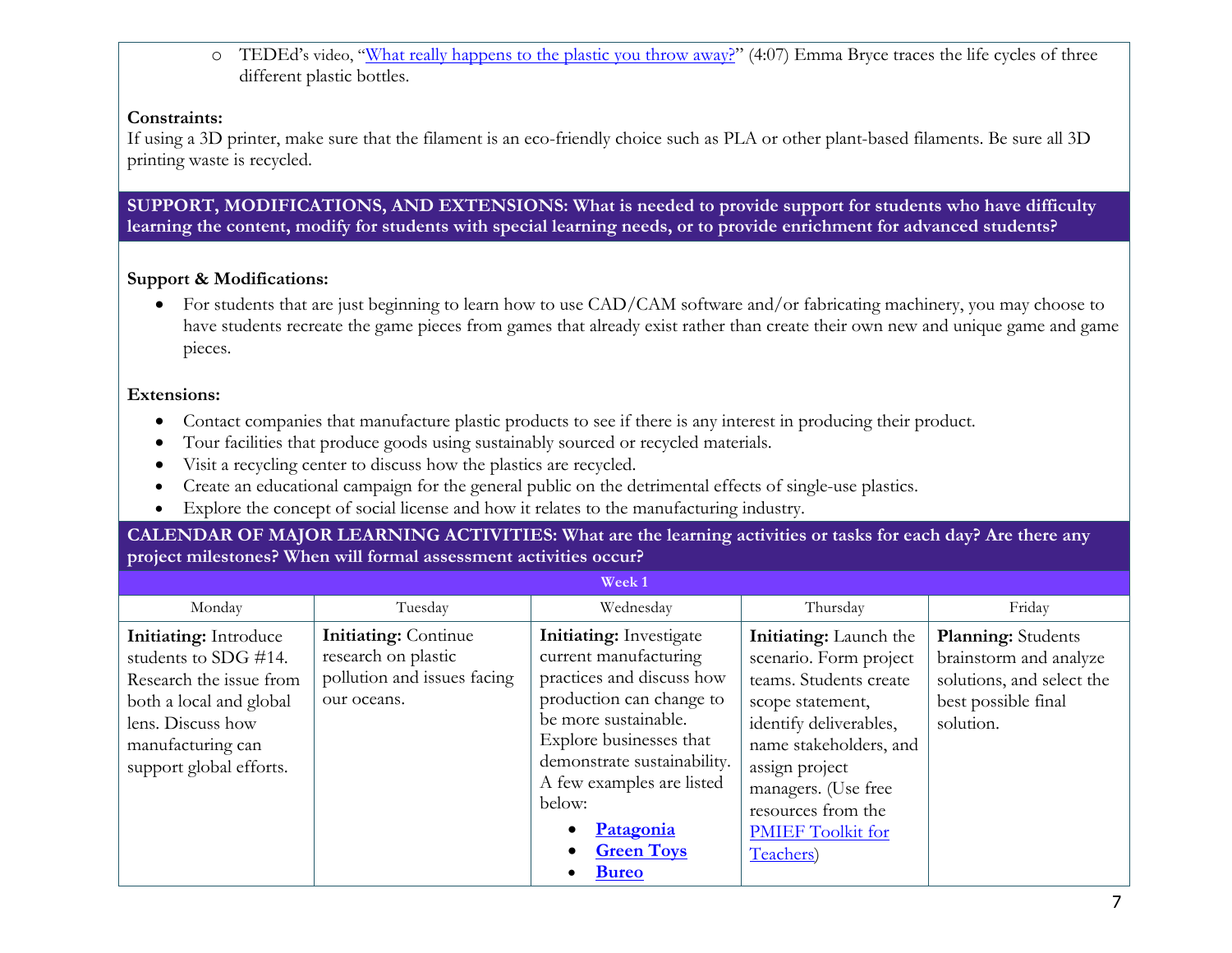| Week 2                                                                                                                                      |                                                                                                                                                                                                          |                                                                                                                                                                                                                                                  |                                                                                                                                                                                                                                                        |                                                                                                                                                                                                      |
|---------------------------------------------------------------------------------------------------------------------------------------------|----------------------------------------------------------------------------------------------------------------------------------------------------------------------------------------------------------|--------------------------------------------------------------------------------------------------------------------------------------------------------------------------------------------------------------------------------------------------|--------------------------------------------------------------------------------------------------------------------------------------------------------------------------------------------------------------------------------------------------------|------------------------------------------------------------------------------------------------------------------------------------------------------------------------------------------------------|
| Planning: Students<br>plan success measures<br>and develop task<br>sequence and schedule.                                                   | Planning: Students<br>identify resources and<br>create a plan for<br>monitoring and controlling<br>progress. They propose<br>their solution and plan to<br>class.<br>Formative assessment<br>opportunity | <b>Executing:</b> Students<br>build, test, and improve<br>game boards and pieces<br>using CAD/CAM<br>software and fabricating<br>machinery.                                                                                                      | <b>Executing:</b> Students<br>build, test, and<br>improve game boards<br>and pieces using<br>CAD/CAM software<br>and fabricating<br>machinery.                                                                                                         | <b>Executing:</b> Students<br>build, test, and improve<br>game boards and pieces<br>using CAD/CAM<br>software and fabricating<br>machinery.                                                          |
|                                                                                                                                             |                                                                                                                                                                                                          | Week 3                                                                                                                                                                                                                                           |                                                                                                                                                                                                                                                        |                                                                                                                                                                                                      |
| <b>Executing:</b> Students<br>build, test, and improve<br>game boards and pieces<br>using CAD/CAM<br>software and fabricating<br>machinery. | Executing: Students build,<br>test, and improve game<br>boards and pieces using<br>CAD/CAM software and<br>fabricating machinery.                                                                        | <b>Executing:</b> Students<br>build, test, and improve<br>game boards and pieces<br>using CAD/CAM<br>software and fabricating<br>machinery.                                                                                                      | <b>Executing:</b> Students<br>prepare product<br>presentations.                                                                                                                                                                                        | <b>Executing:</b> Students<br>prepare product<br>presentations.                                                                                                                                      |
|                                                                                                                                             |                                                                                                                                                                                                          | Week 4                                                                                                                                                                                                                                           |                                                                                                                                                                                                                                                        |                                                                                                                                                                                                      |
| <b>Executing:</b> Students<br>finalize and rehearse<br>product presentations.<br>Formative assessment<br>opportunity                        | <b>Executing:</b> Students<br>finalize and rehearse<br>product presentations.<br>Formative assessment<br>opportunity                                                                                     | <b>Closing:</b> Students deliver<br>products and<br>presentations to an<br>authentic audience gather<br>feedback, and discuss. The<br>authentic audience could<br>be students in other<br>classes who could play the<br>games and give feedback. | <b>Closing:</b> Students<br>deliver products and<br>presentations to an<br>authentic audience<br>gather feedback, and<br>discuss. The authentic<br>audience could be<br>students in other<br>classes who could play<br>the games and give<br>feedback. | <b>Closing:</b> Students review<br>the projects and evaluate<br>team member<br>effectiveness. Reflection<br>activities below.<br>Don't forget to celebrate<br>their success!<br>Summative Assessment |